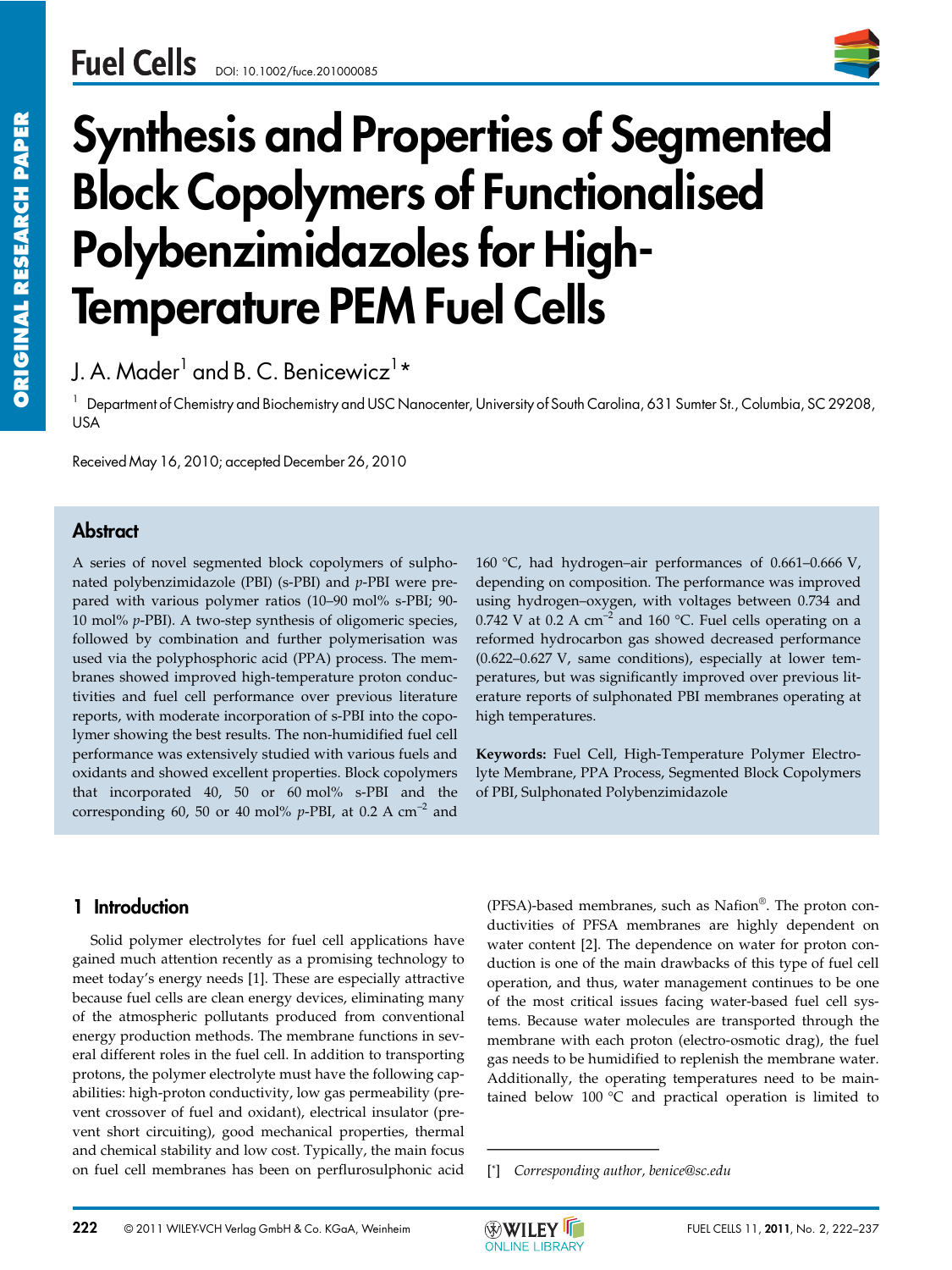80 °C to avoid membrane drying. However, system engineering solutions, such as operating the fuel cell under pressure, allow this temperature limitation to be overcome. At the same time, water on the cathode side (from proton transport and reaction product) needs to be removed quickly to avoid flooding the electrode and blocking the catalyst. Furthermore, the lower temperature of typical operation (≤80 °C) leaves the cell susceptible to catalyst poisoning by fuel impurities, loss of proton conductors (i.e. water), slower reaction kinetics and complex water management and radiator systems.

If new membranes were developed that could operate at higher temperatures, many of these problems would be alleviated. The benefits of higher temperatures include: faster reaction kinetics at the electrodes, simplified water management, simplified cooling system, increased tolerance to fuel impurities (CO) and better utilisation of generated heat (cogeneration of heat and power) [3]. The increased tolerance to fuel impurities is especially attractive, as it widens the field of fuel choices and lowers fuel reforming costs. These reasons have placed a major emphasis on developing high-temperature (>100 °C) fuel cell membranes. To combat the high cost of PFSA membranes and their susceptibility to degradation, there has been much investigation into sulphonated hydrocarbon alternative polymers. Sulphonated aromatic polymers such as polyimides [4, 5], polysulphones [6], polybenzoxazoles [7], poly(ether ether ketones) [8–11], poly(arylene ether)s [12–14], poly(benzobisthiazole)s [15], polyphosphazenes [16–18] and poly(phenylene sulfide) [19], among others, have been widely investigated for this type of application. Additionally, many copolymers and polymer blends have been investigated, and are reviewed nicely in the literature [14, 20]. However, these membranes still rely on water as the proton conduction medium. To avoid the challenges associated with water, membranes based on acid–base complexes have been developed [21–25]. Typically, the polymer backbone has a strong basic site such as an ether, alcohol, imine, amide or imide group and can react strongly with acids. Among the polymers investigated were poly(ethylene oxide) (PEO) [26], poly(vinyl acetate) (PVA) [27], polyacrylamide (PAAM) [28–30], poly(ethyleneimine) (PEI) [31] and polybenzimidazole (PBI) [32–41]. In these cases, phosphoric acid (PA) is typically used as the proton conductor due to its thermal stability and high-proton conductivity at high temperature. Other investigations with heteropolyacids (phosphotungstic acid, zirconium phosphate and silicotungstic acid) in various polymers have also been pursued [25, 42]. The most successful of these alternative polymers is the PA-doped PBI. PAdoped PBI was first introduced in 1995 by Wainright et al. [35] as a new class of polymer electrolyte capable of operating in high-temperature fuel cells (>120 °C). Following this initial report, there has been much work devoted to developing PAdoped PBI membranes, and has been reviewed recently [34]. The advantages of a PBI/acid-based high-temperature PEM fuel cell include: (1) operation up to 200  $\degree$ C, (2) reduction or elimination of water management, (3) excellent thermal and chemical stability, (4) nearly zero water drag coefficient and

(5) significantly lower cost of PBI membranes. Conventional methods to prepare PA-doped PBI membranes are typically as follows: (1) casting from a DMAc/LiCl solution, then imbibing the film in a PA bath [34, 35, 43, 44] or (2) casting of PA-doped PBI membranes from a solution of trifluoroacetic acid (TFA) and PA [45]. The acid doping levels of these films are typically 5–10 moles of PA per mole polymer repeat unit (mol PA/PRU), and proton conductivities are 0.01–0.04 S cm<sup>-1</sup> at 130–190 °C [46]. The direct cast TFA/PA films showed increased conductivities of  $0.04-0.08$  S cm<sup>-1</sup>, but had weak mechanical properties. While these values are low compared to Nafion®, they are measured at temperatures where conventional PFSA fuel cell membranes cannot operate without additional engineering solutions. The initial report of PA-doped PBI demonstrated fuel cell performance with hydrogen and methanol as fuels and oxygen as an oxidant [35]. A separate report also described fuel cell performance with hydrogen–oxygen [47] and details of the MEA fabrication. The fuel cell was able to operate for over 200 h at 150 °C a constant cell voltage of 0.55 V without membrane dehydration or failure. More recent improvements and overall performance were reviewed recently [34]. Some of the perceived drawbacks of the PA-doped PBI membranes are low PA loading levels (<10 mol PA/PRU), low proton conductivity with respect to high-temperature liquid PA-based fuel cells  $(<0.1 S cm<sup>-1</sup>)$ , poor mechanical properties, low molecular weight of the polymer and the multistep doped film formation process.

Recently, a novel method of synthesising high-molecular weight PBI polymers and casting films was developed [32, 33, 36–41]. This method, termed the PPA process, eliminates many of the problems associated with the conventional procedures. The PPA process allows for a single step polymerisation/casting procedure to produce high-molecular weight (high-inherent viscosity; IV) PBI polymers with high-proton conductivities, excellent mechanical properties and high-acid doping levels (>20 mol PA/PRU). The Polyphosphoric acid (PPA) Process uses PPA as both the polycondensation agent and casting solvent for synthesis of PBI. The polymer was synthesised directly in PPA solution and then the PPA solution was cast directly onto clean glass plates at 220 °C. No organic solvents are required during this process because there is no polymer isolation and redissolution. A variety of PBI derivatives have been prepared via the PPA process and studied extensively to determine the relationships between the chemical structure of the PBI and important fuel cell properties such as acid loading, conductivity, mechanical properties and fuel cell performance [32, 33, 36–41]. It was found that the chemical structure of the PBI repeat unit greatly affects the fuel cell properties of the membranes.

It is well known that polymer architecture has an influence on final polymer properties. Previous work has focused on the development of a sulphonated PBI homopolymer [40] and random copolymers of sulphonated PBI and *p*-PBI [41]. The work in this paper focuses on developing and characterising a series of segmented block copolymers of sulphonated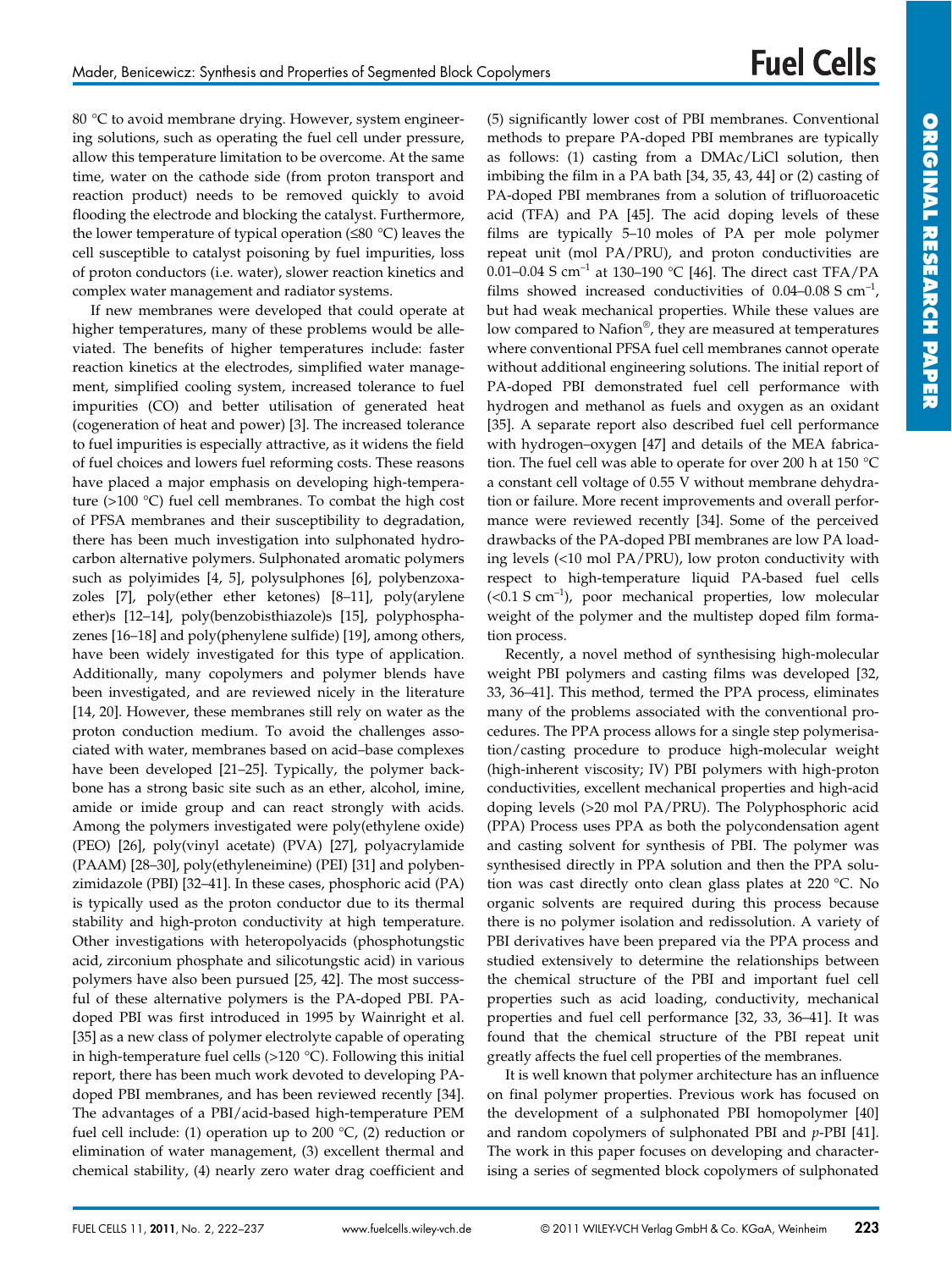PBI and *p*-PBI. These polymers combine the chemistry of low temperature membranes (sulphonic acid groups) with the stability and high temperature performance capabilities of acid-doped PBI membranes. By varying the ratio of the polymers, an extensive study into the structure–property relationships of these membranes was carried out. Fuel cell performance with various fuels and oxidants was investigated as a key indicator of the practical applications of these membranes.

## 2 Experimental Part

## 2.1 Materials

Celanese Ventures, GmbH donated 3,3′,4,4′-tetraaminobiphenyl (TAB, polymerisation grade) and it was used as supplied. Terephthalic acid (TPA, 99+%) was purchased from Amoco and used as received. The monosodium salt of 2-sulphoterephthalic acid (s-TPA, 98%) was purchased from TCI America and dried in a vacuum oven overnight at 120 °C prior to use. PPA (115%) was used as supplied from Aldrich Chemical Company and FMC Corporation. PA (85%) was purchased from Fisher Scientific and used as received.

### 2.2 Preparation of Segmented Block Copolymers

The general approach for the preparation of segmented block copolymers began with separate syntheses of oligomeric species of each polymer block, followed by their combination and continued polymerisation. Scheme 1 depicts the synthesis of the s-PBI-*b–p*-PBI copolymers. Prepolymers of s-PBI (**1**) and *p*-PBI (**2**) were synthesised in PPA in separate reactions using temperature and time profiles intended to give low molecular weight (low IV) polymers. Following prepolymerisation, solutions of **1** and **2** were mixed and polymerised further in controlled molar ratios to prepare segmented block copolymers. A number of compositions of the segmented block copolymers were synthesised to investigate the effect of copolymer composition on polymer and membrane properties. The copolymers were prepared with molar ratios of s-PBI to  $p$ -PBI units  $(x:1 - x \text{ in Scheme 1})$  of 90:10, 80:20, 75:25, 60:40, 50:50, 40:60, 25:75, 20:80 and 10:90.

### *2.2.1 s-PBI Prepolymer*

TAB (2.1427 g, 10 mmol) and 2-sulphoterephthalic acid, monosodium salt (s-TPA, dried before use) (2.6818 g, 10 mmol) were added to a 100 mL three neck reaction flask in a nitrogen glovebox. PPA (106.79 g) was added for a final prepolymer concentration of 3.5 wt% solids. The PPA solution was stirred under a slow nitrogen purge with an overhead mechanical stirrer. The reaction temperature was controlled via a programmable temperature controller with ramp (increasing to a specified temperature over a specified time period) and soak (maintaining the specified temperature for the specified time) capability. The polymerisation scheme is described below:

Temperature profile: 150 °C–ramp: 1 h, soak: 2 h; 170 °C– ramp: 0.5 h, soak: 2 h; 195 °C–ramp: 0.5 h, soak: 4 h.

A small amount of solution was removed from the reactor for polymer characterisation. The typical IV of the prepolymer was 0.74 dL  $g^{-1}$ . This slightly higher molecular weight was chosen for the s-PBI prepolymer due to poor properties and film formation at lower molecular weights.

## *2.2.2 p-PBI Prepolymer*

TAB (2.143 g, 10 mmol) and TPA (1.661 g, 10 mmol) were added to a 100 mL three neck reaction flask in a nitrogen glo-



Scheme 1 Synthesis of s-PBI/p-PBI segmented block copolymers.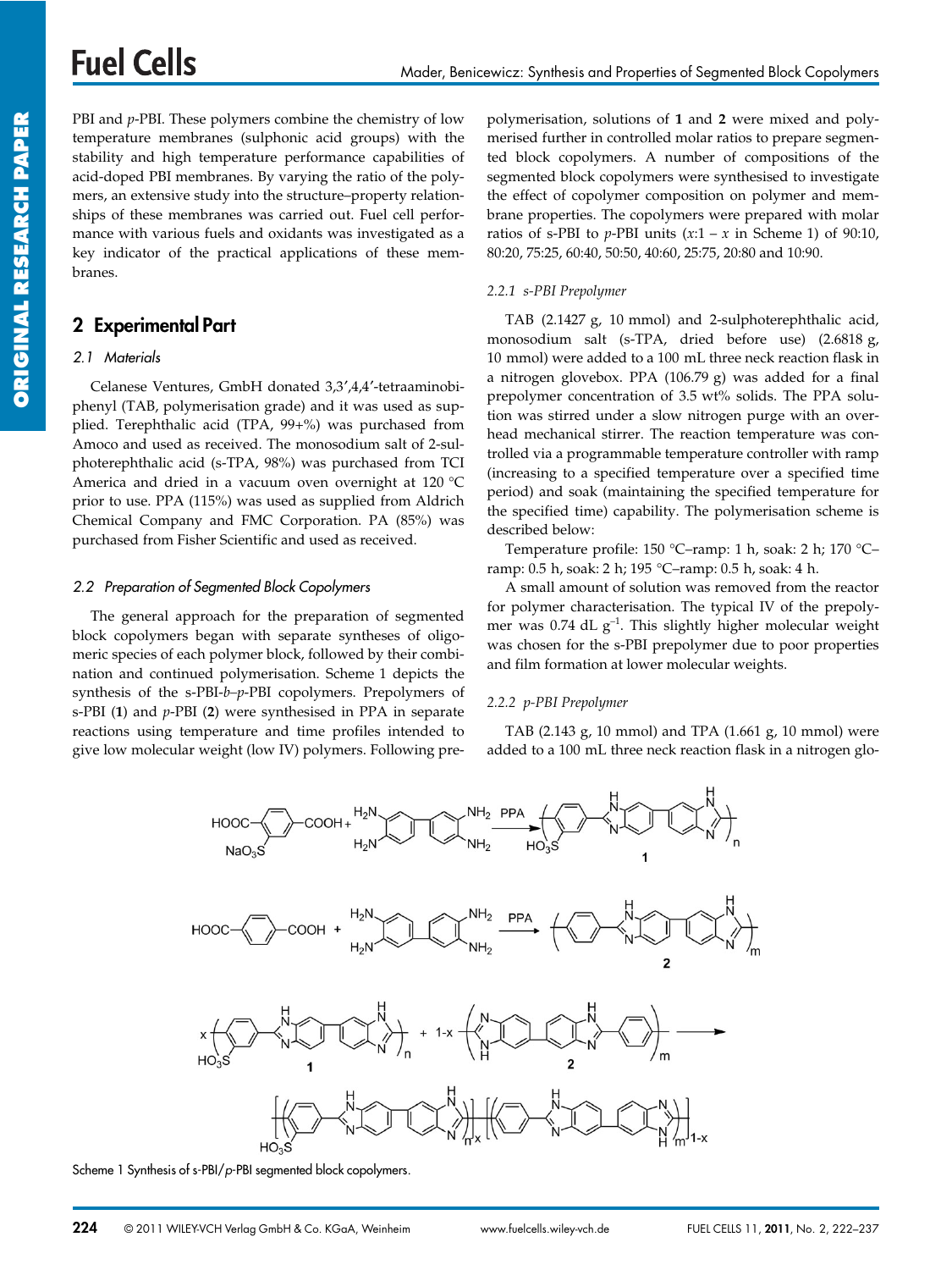vebox. PPA (101.18 g) was added for a final prepolymer concentration of 3.0 wt% solids. The PPA solution was stirred under a slow nitrogen purge with an overhead mechanical stirrer. The reaction temperature was controlled via a programmable temperature controller. The polymerisation scheme is described below:

Temperature profile: 120 °C– ramp: 0.25 h, soak: 0.5 h; 140 °C–ramp: 0.5 h, soak: 1 h; 160 °C–ramp: 0.5 h, soak: 1 h; 180 °C–ramp: 0.5 h, soak: 1.75 h.

A small amount of solution was removed from the reactor for polymer characterisation. The typical IV of the prepolymer was 0.22 dL  $g^{-1}$ .

### *2.2.3 Polymerisation of Segmented Block Copolymers*

After the s-PBI and *p*-PBI prepolymers were prepared, the solutions were mixed together in a separate 300 mL reactor, according to the calculated molar ratios. The prepolymers of s-PBI used in all segmented block copolymerisations all had IV's of ∼0.74 dL g–1, while all the *p*-PBI prepolymers had an IV of ~0.22 dL  $g^{-1}$ . In other words, the block lengths were kept consistent across all polymerisations, and only the molar ratios of s-PBI and *p*-PBI were varied. The prepolymer mixture was polymerised further as described below:

Temperature profile: 180 °C–ramp: 0.25 h, soak 4.25 h; 220 °C–ramp: 2.5 h, soak 8–11 h.

The polymerisation was conducted until a significant Weissenberg effect was observed. At this point, the polymerisation was stopped and 10 mL of 85% PA was added to the reaction flask and allowed to stir for 30 min for complete integration. The final polymer solids concentrations were determined by titration and ranged from 4.5 to 6.22 wt%, depending on composition. Polymer IV's were composition dependent and were 1.61–3.26 dL  $g^{-1}$ .

#### *2.2.4 Membrane Preparation*

Segmented block copolymer films were prepared by direct casting of the hot (220 °C) polymer solution onto clean glass plates using a Gardner doctor blade. Casting thicknesses were typically 15-25 mils  $(381-635 \mu m)$ . After casting, the films were placed in a controlled humidity chamber at relative humidity (RH) =  $55 \pm 5\%$  and room temperature for 24 h to hydrolyse the PPA to PA and induce a sol–gel transition. PA-doped gel membranes were formed during this process.

## 2.3 Polymer and Membrane Characterisation

#### *2.3.1 Inherent Viscosity*

A small amount of each prepolymer and segmented block copolymer solution was precipitated in distilled water. The polymer was pulverised and neutralised with ammonium hydroxide. The polymer powder was then filtered, washed with distilled water until neutral and to remove any salts, then dried under vacuum at 110 °C for 24 h. The dried powder was dissolved in concentrated sulphuric acid (96%) at a concentration of 0.2 dL  $g^{-1}$ . The inherent viscosities were measured using Canon Ubbelohde viscometers at 30.0 °C.

### *2.3.2 Phosphoric Acid Content*

PA content was measured by titration of a small sample of membrane with standardised 0.1 N sodium hydroxide solution. Samples of the membrane were cut, weighed and placed in a 100 mL beaker with 50 mL of distilled water. The samples were stirred with gentle heating for 30 min to extract PA, then titrated using a Metrohm 716 DMS Titrino autotritrator. After titration, the film was dried under vacuum at 110 °C overnight and weighed to obtain the dry sample weight for solids content determination. The PA doping level in moles of PA per mole of polymer repeat unit (mol PA/PRU) was calculated from Eq. (1):

## PA doping level  $X = (V_{\text{NaCH}} \times C_{\text{NaOH}})/(W_{\text{dry}}/M_{\text{w}})$  (1)

Where  $V_{\text{NaOH}}$  and  $C_{\text{NaOH}}$  are the volume and normal concentration of the sodium hydroxide titer,  $W_{\text{dry}}$  the dry polymer sample weight and  $M_w$  is the average molecular weight of the repeat unit containing both s-PBI and *p*-PBI in their actual molar ratios.

#### *2.3.3 Ionic Conductivity*

Proton conductivity was measured by four-probe AC impedance spectroscopy with a Zahner IM6e impedance spectrometer in the frequency range of 1 Hz–100 KHz. Two conductivity runs in air were performed. In the first run, the temperature was increased to 180 °C in 20° intervals to remove water, with subsequent cooling under vacuum before performing a second run. The temperature during the second run was increased to 180 °C in 20° intervals, and held at 180 °C for 5 h. Before measurement at each temperature setpoint, the samples were held at constant temperature for at least 15 min for thermal equilibration. Typically, system thermal equilibrium was reached within 1 min due to the small thermal mass being tested. For the measurement of conductivity at constant temperature (Figure 1b), the membrane sample was held at 180 °C following the second heating run and proton conductivity was recorded continuously with time during the remaining portion of the experiment. A two-component model with a resistor in parallel with a capacitor was used to fit the experimental data of membrane resistance across the frequency range. The proton conductivity was calculated from room temperature to 180 °C using Eq. (2):

$$
\sigma = \frac{D}{L \cdot W \cdot R} \tag{2}
$$

where *D* is the distance between the two current electrodes, *L* and *W* are the thickness and width, respectively and *R* is the measured resistance value. The distance between the sensor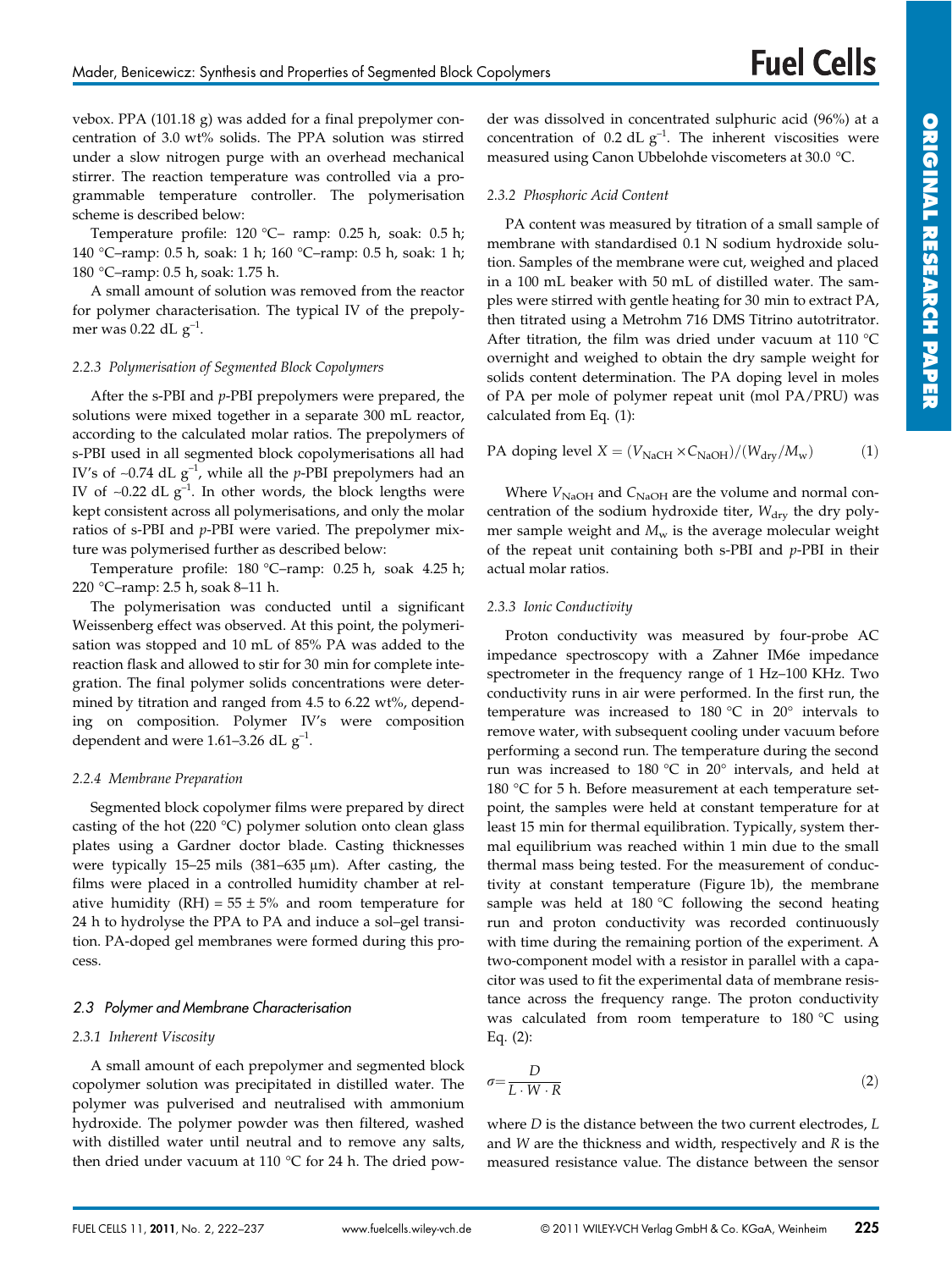

Fig. 1 (a) TGA in nitrogen of p-PBI and representative examples of segmented block copolymers (90/10 s-PBI/p-PBI, closed circles; 60/40 s-PBI/p-PBI, open circles; 40/60 s-PBI/p-PBI, open diamonds; p-PBI, closed diamonds) and relationship between s-PBI content and weight loss over 425–525 °C (inset); (b) TGA in nitrogen (solid line) and air (dashed line) of a representative block copolymer (50/50 s-PBI/p-PBI).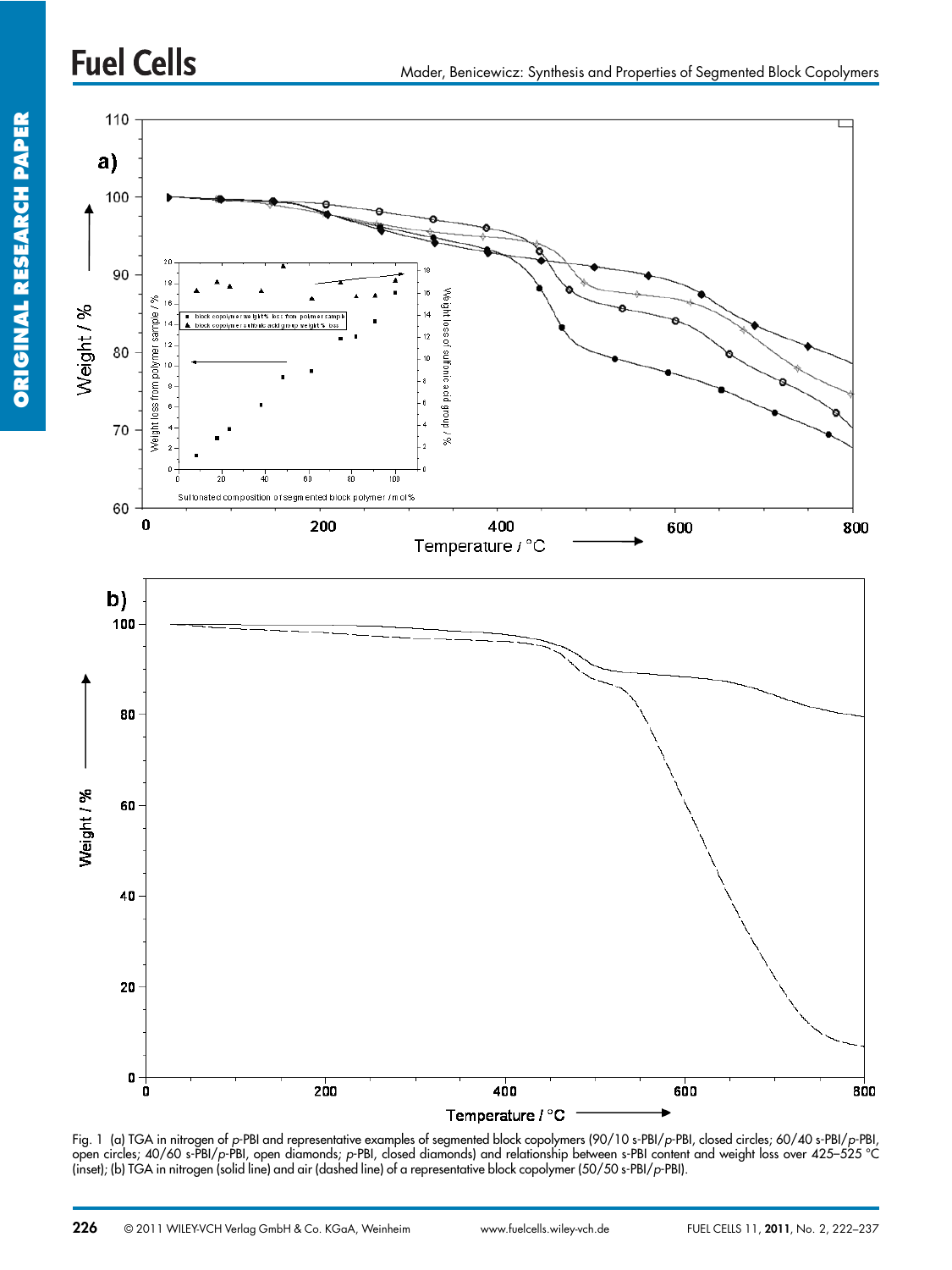and test electrodes was 2.0 cm. The temperature range investigated was room temperature to 180 °C.

### *2.3.4 Mechanical Properties*

According to ASTM D638 specifications, Type V specimens were cut. The tensile properties of the segmented block copolymers were measured in atmospheric conditions using an Instron Model 5846 system with a 100 N load cell and crosshead speed of 10 mm  $min^{-1}$  or an Instron Model 5543A system with a 10 N load cell and crosshead speed of 5 mm min–1. Samples were preloaded to 0.1 N. No differences were seen between the different crosshead speeds and final properties were in agreement between the instruments.

## *2.3.5 Thermogravimetric Analysis (TGA) and Infrared Spectroscopy*

The thermal stability and thermal oxidative stability of the polymers was determined by TGA performed on dried polymer samples from room temperature to 800 °C using a TA Instruments Q5000 with a nitrogen or air flow rate of 25 mL min<sup>-1</sup> and heating rate of 10  $^{\circ}$ C min<sup>-1</sup>. Attenuated total reflectance (ATR) infrared spectra were obtained using a Perkin-Elmer Spectrum 100 FT-IR with a three-reflection diamond/ZnSe crystal. Spectroscopy was performed on both dried powder and dried films in the range of 4 000–650  $cm^{-1}$ .

## *2.3.6 Fuel Cell Performance*

Fuel cell performance was measured using  $50 \text{ cm}^2$  single cell stacks (active area:  $45.15 \text{ cm}^2$ ). The membrane electrode assembly (MEA) was prepared by hot pressing the aciddoped membrane between an anode electrode and a cathode electrode at 140 °C and 30–40 s at 4.45 MPa. The MEA was shimmed for a 20% target compression from the original MEA thickness. Electrodes were received from BASF Fuel Cell, Inc. and used without additional manipulation (e.g. addition of PA). Anode electrodes contained only Pt as the catalyst (1.0 mg  $\text{cm}^{-2}$ ), while the cathode electrodes contained a BASF Fuel Cell standard cathode Pt alloy  $(0.7 \text{ mg cm}^{-2} \text{ Pt})$ .

Polarisation curves were obtained from 120 to 180 °C with hydrogen or reformate fuels and air or oxygen oxidants with no gas humidification. Long-term durability tests were conducted at 160 °C at a constant current of  $0.2 \text{ A cm}^{-2}$  with non-humidified hydrogen and air at ambient pressure.

## 3 Results and Discussion

## 3.1 Synthesis and Characterisation of the s-PBI/p-PBI Segmented Block Copolymers

The s-PBI oligomer was polymerised to an IV of ~0.74 dL  $g^{-1}$  in order to allow sufficient mechanical properties for film formation. The *p*-PBI block was polymerised to an average IV ~0.22 dL  $g^{-1}$ . Segmented block copolymerisations with s-PBI oligomer IV's <0.50 dL  $g^{-1}$  and/or *p*-PBI oligomer IV's <0.12 dL  $g^{-1}$  did not form high IV copolymer, as evidenced by low viscosity solutions and polymer precipitation out of solution after casting and hydrolysis. The final segmented block copolymer IV was generally dependent on s-PBI composition, as seen in Table 1, with s-PBI and *p*-PBI homopolymers included for comparison. The segmented block copolymers produced were highmolecular weight (>1.0 dL  $g^{-1}$ ).

Polymer characterisation of structure and stability included Fourier transform infrared spectroscopy (FT-IR) and TGA. Triple pass ATR infrared spectroscopy was used to confirm the incorporation of the sulphonated PBI polymer into the overall block copolymer structure. The spectra were similar to those described for the random copolymers of s-PBI and *p*-PBI [41]. The major SO bands seen in the IR were at 800 cm<sup>-1</sup> due to the symmetric S–O stretch, 1 019–1 022 cm<sup>-1</sup> and 1 070  $\text{cm}^{-1}$  from the S=O symmetric stretches and 1 167– 1 172 and 1 222  $\text{cm}^{-1}$  due to asymmetric stretching of S=O. The peak at 1 623 cm<sup>-1</sup> was characteristic of the C=C/C=N stretching vibrations in the imidazole. The absence of a strong band in the 1 650–1 780  $cm^{-1}$  region indicates complete closure of the imidazole ring. The SO bands were in agreement with the literature [40, 48–50] and were not seen in the *p*-PBI homopolymer spectrum, indicating the incorporation of the s-PBI polymer and stability of the sulphonic acid moiety during polymer synthesis and work up.

TGA was performed to determine the thermal stability and thermal oxidative stability of the segmented block copolymers at fuel cell operating temperatures (120–180 °C), and selected results for some of the segmented block copolymers are shown in Figure 1. Figure 1a shows the TGA of the polymers in nitrogen, while Figure 1b shows a representative block copolymer sample (50/50 s-PBI/*p*-PBI) in nitrogen and air. The decomposition of the sulphonic acid group began at ∼425 °C for all block copolymers in both nitrogen and air, as seen in the literature [40, 49–58] for sulphonated hydrocarbon polymers. The *p*-PBI trace does not show a large weight loss

|  | Table 1 s-PBI/p-PBI segmented block copolymer properties. |  |  |  |  |
|--|-----------------------------------------------------------|--|--|--|--|
|--|-----------------------------------------------------------|--|--|--|--|

| Membrane type             | Sulph. Comp. <sup>(a)</sup> | Solids content<br>/ $wt\%^{(b)}$ |      | PA loading /<br>IV / dL $g^{-1}$ mol PA/PRU | Conductivity at<br>180 °C / S cm <sup>-1</sup> |
|---------------------------|-----------------------------|----------------------------------|------|---------------------------------------------|------------------------------------------------|
| $s-PBI$                   | 100.00                      | 3.42                             | 1.86 | 40.0                                        | 0.099                                          |
| $90/10$ s/p-PBI seg block | 90.76                       | 5.87                             | 1.61 | 37.0                                        | 0.18                                           |
| $80/20$ s/p-PBI seg block | 81.90                       | 6.22                             | 1.87 | 34.2                                        | 0.23                                           |
| $75/25$ s/p-PBI seg block | 74.79                       | 4.82                             | 2.45 | 56.2                                        | 0.34                                           |
| $60/40$ s/p-PBI seg block | 61.44                       | 5.57                             | 2.34 | 36.8                                        | 0.34                                           |
| $50/50$ s/p-PBI seg block | 48.32                       | 4.82                             | 2.85 | 56.6                                        | 0.33                                           |
| $40/60$ s/p-PBI seg block | 38.26                       | 4.54                             | 2.60 | 42.8                                        | 0.34                                           |
| $25/75$ s/p-PBI seg block | 23.54                       | 4.49                             | 3.18 | 61.4                                        | 0.38                                           |
| $20/80$ s/p-PBI seg block | 17.80                       | 5.85                             | 2.62 | 33.2                                        | 0.26                                           |
| $10/90$ s/p-PBI seg block | 8.22                        | 6.02                             | 3.26 | 30.4                                        | 0.34                                           |
| $p$ -PBI                  | 0.00                        | 2.86                             | 3.66 | 61.7                                        | 0.28                                           |

(a) Exact molar s-PBI composition in segmented block copolymer. *p*-PBI content is 100% minus s-PBI content. (b) Polymer film solids determined from titration calculations.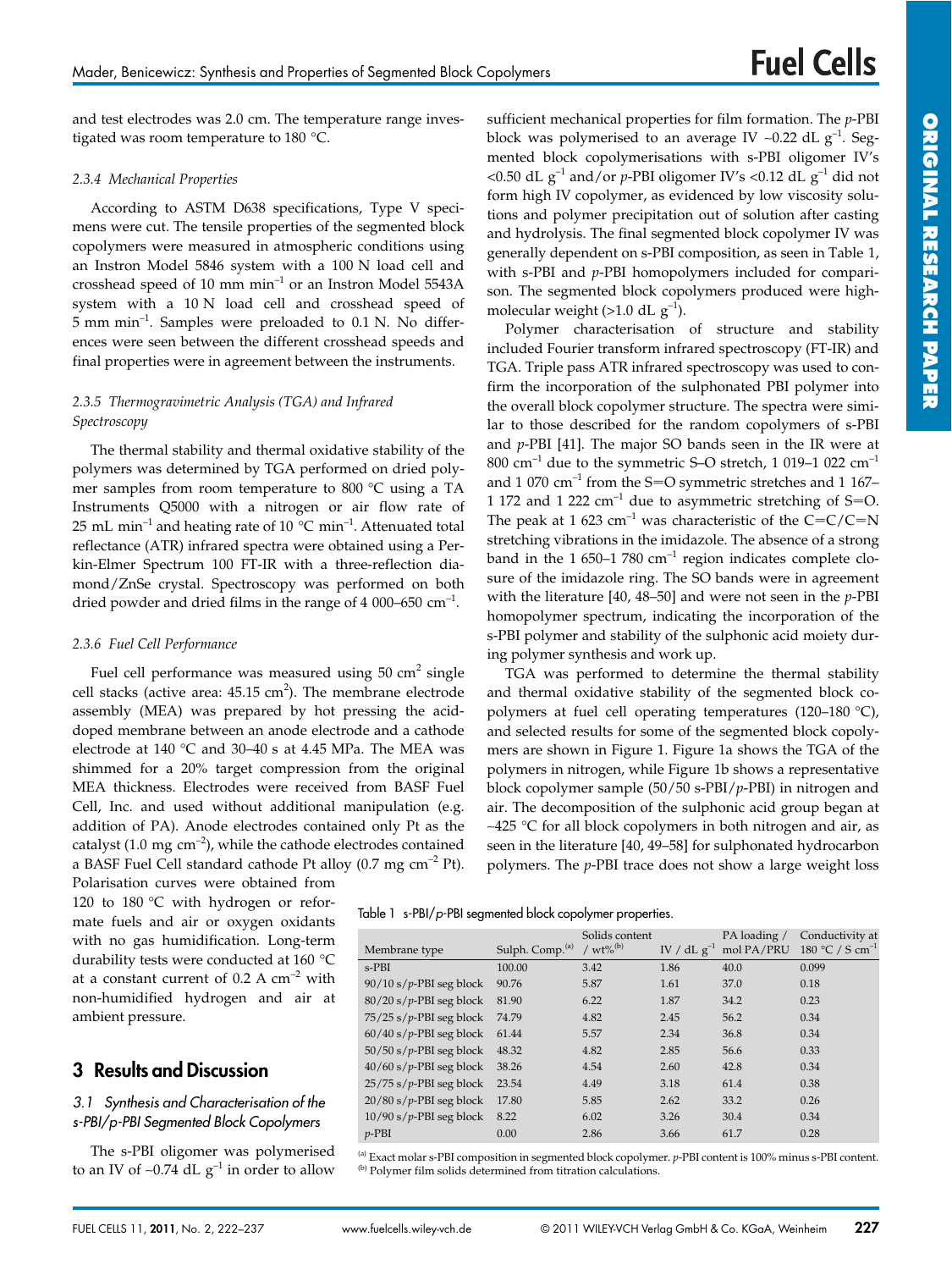at this temperature, indicating that this is the decomposition of the sulphonic acid functionality. The decomposition temperature is well above the desired operating temperature for fuel cells and excellent stability is seen up to 200 °C in both nitrogen and air, indicating both thermal and thermal oxidative stability. The small weight losses below this temperature were attributed to water absorbed from the atmosphere, due to the hygroscopic nature of PBI polymers in general, and was also seen in the *p*-PBI sample.

The copolymer sample weight loss in nitrogen over 425– 525 °C increased linearly with increasing s-PBI content in the block copolymer, while the amount of sulphonic acid group decomposition remained independent of copolymer composition at ∼17 wt% (Figure 1a inset). The sulphonic acid group comprises 20.91 wt% of the s-PBI block, so the lower decomposition values indicate the desulphonation step is not complete over the temperature range. It was found that the 10/90 s-PBI/*p*-PBI copolymer had the smallest decomposition over this range  $(1.329 \text{ wt\% of sample}, 16.17 \text{ wt\% of sulphonic acid})$ group) and the 90/10 s-PBI/*p*-PBI copolymer had the largest losses (14.28 wt% sample, 17.097 wt% sulphonic acid group).

NMR and elemental analysis were performed on the block copolymers, but the obtained data were not meaningful. NMR characterisation of PBIs prepared with *para*-oriented phenyl rings (rather than the typical *meta*-orientation) is difficult due to the extreme insolubility of these polymers in typical organic solvents (e.g. dimethylacetamide). At low polymer concentrations, concentrated sulphuric acid was found to dissolve these polymers. However, the corresponding NMR spectra (in  $D_2SO_4$ ) were extremely unclear and interpretation was not possible. In the literature, there have been many reports of the high-thermal stability of wholly aromatic PBIs, even at extremely high temperatures in air. Thus, achieving accurate elemental analysis data is challenging.

## 3.2 Film Formation

Acid-doped films of both s-PBI and *p*-PBI homopolymers have been previously produced by the PPA process [39, 40]. The segmented block copolymers were successfully prepared via prepolymerisation of oligomeric species followed by combination and further polymerisation to produce high-MW (IV >1.0 dL g–1) polymers with controlled s-PBI/*p*-PBI ratios. All segmented block copolymers formed robust orange–red translucent gel films under appropriate casting and hydrolysis conditions. This occurs because (hot) PPA is a good solvent for PBI (sol state), while room temperature PA is a poor solvent (gel state), as previously reported. For all block copolymer compositions, the gel state remained stable even on reheating to fuel cell operating temperatures (120–180 °C).

## 3.3 Membrane Properties

## *3.3.1 Membrane Doping Levels and Proton Conductivity*

Acid doping levels of the copolymer membranes were determined by titration with standardised 0.1 N sodium

hydroxide solution. The PA loading (mol PA/PRU) was calculated using the average molecular weight of the repeat unit containing s-PBI and *p*-PBI in their actual molar ratios. The titration results are reported in Table 1. In general, PA loading was not affected by copolymer composition, likely due to the gel nature of the films. The films contained similar solids content (4.5–6.2 wt%), regardless of composition, meaning the remainder of the weight is composed of PA and a small amount of water. Most of the segmented block copolymers retained 30–40 mol PA/PRU, but the 25/75, 50/50 and 75/25 s-PBI/*p*-PBI block copolymers had loading levels of ∼60 mol PA/PRU. The ionic conductivities of the block copolymers compared to s-PBI and *p*-PBI are shown in Figure 2.

All membranes showed excellent conductivities  $(>0.1 S cm^{-1})$  at elevated temperatures with no humidification. The conductivities of the block copolymers were significantly higher than the s-PBI homopolymer at all temperatures and compositions tested, even with similar acid loading levels. There is little dependence of conductivity on acid doping level within the ranges tested, especially for the 30–40 mol PA/PRU doping levels. In previous work [59], a direct correlation has been shown for the conductivity of a specific PBI membrane with increasing PA loading. In general, as PA loading increases, conductivity increases until a plateau is reached. At this point (∼60 mol PA/PRU), so much PA is available for conduction that not all PA molecules are used in the proposed 'hopping' mechanism. However, the exact mechanism of proton conduction is unknown, especially for these new polymer chemistries in an acid-based system, so the relative contribution of the PA *versus* the sulphonic acid/ imidazole moieties is unknown. In this case, a slight increase in conductivity was seen for the highest doping levels (∼ 60 mol PA/PRU), but could also be due to copolymer composition. The highest conductivity was found for the 25/75 s-PBI/ $p$ -PBI membrane (0.376 S cm<sup>-1</sup>), with an acid loading of 61.44 mol PA/PRU, while the lowest conductivity was found for the  $90/10$  s-PBI/*p*-PBI membrane (0.181 S cm<sup>-1</sup>), with an acid loading of 36.95 mol PA/PRU. In general, adding moderate amounts of s-PBI (25–75 mol%) into the copolymer increased the conductivity above the s-PBI or *p*-PBI homopolymer ( $>0.28$  S cm<sup>-1</sup>), while either very high or low s-PBI content lowered the conductivity (90, 80 and 20 mol%), though the 10/90 s-PBI/*p*-PBI showed an anomalously high conductivity at relatively low acid doping level (30 mol PA/PRU), perhaps due to a morphological rearrangement of the copolymer due to low s-PBI content. From these data, we observe a general trend that when we have a high amount of block copolymer-type morphology, such as in the 40–60/ 60–40 mol% compositions, conductivity is enhanced, while a low amount of block copolymer morphology, such as in the 10/90 or 90/10 compositions, is unable to improve conductivity. The acid doping levels and conductivities are all significantly higher than previous literature reports for sulphonated PBI membranes, including random copolymers  $(10^{-6} - 10^{-1} \text{ S cm}^{-1})$  [40, 41, 48–54, 56, 58, 60–64].

**ORIGINAL RESEARCH PAPER**

ORIGINAL RESEARCH PAPER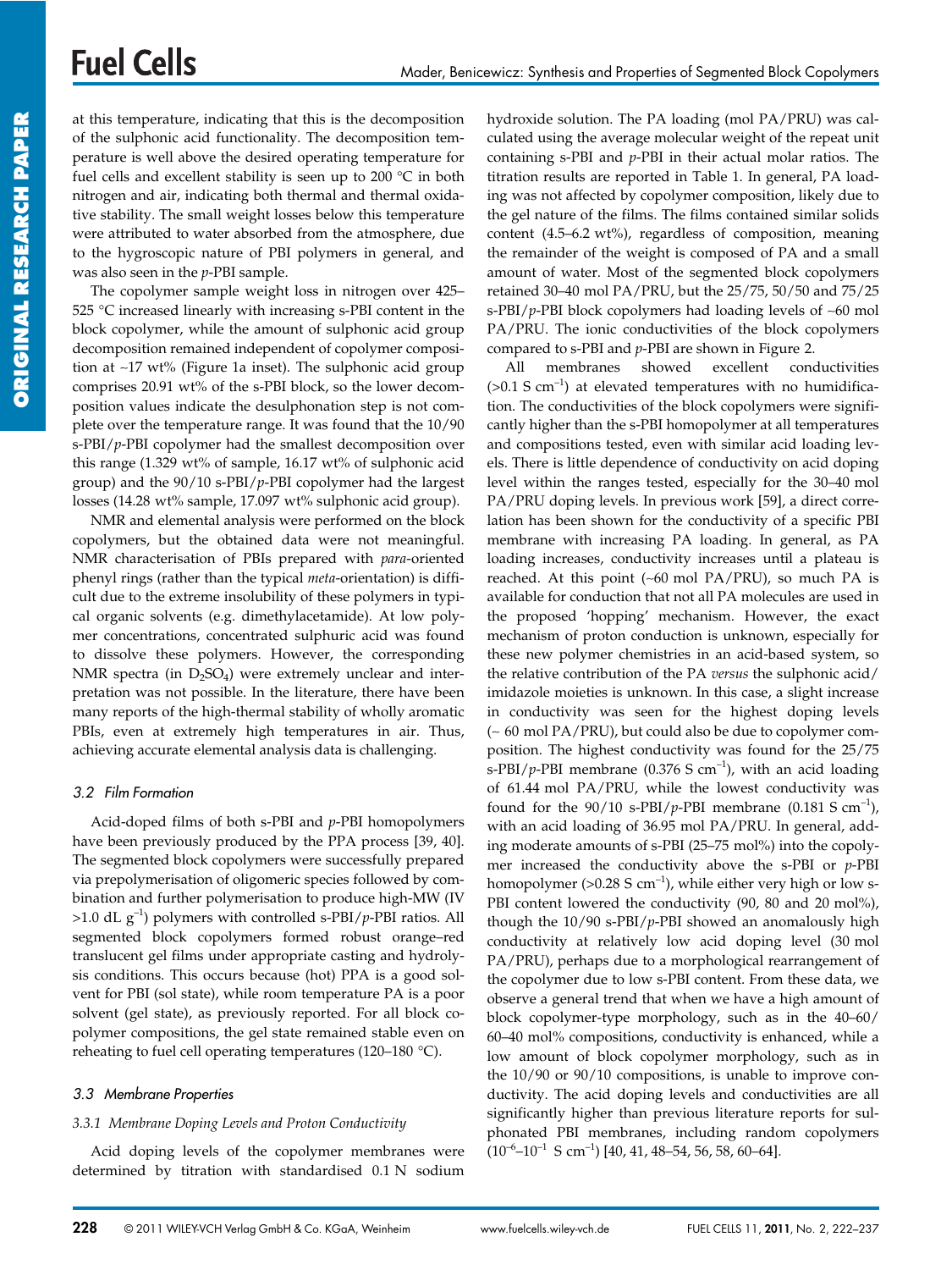**ORIGINAL**

**RESEARCH**

**PAPER** 



Fig. 2 Ionic conductivities of s-PBI ( $\blacktriangledown$ , 40 mol PA/PRU), 90/10 s-PBI/p-PBI segmented block copolymer ( $\triangle$ , 37 mol PA/PRU), 80/20 s-PBI/p-PBI segmented block copolymer ( $\Diamond$ , 34 mol PA/PRU), 75/25 s-PBI/p-PBI segmented block copolymer ( $\Box$ , 56 mol PA/PRU), 60/40 s-PBI/p-PBI segmented block copolymer (0, 37 mol PA/PRU), 50/50 s-PBI/p-PBI segmented block copolymer ( $\triangle$ , 57 mol PA/PRU), 40/60 s-PBI/p-PBI segmented block copolymer (+, 43 mol PA/PRU), 25/75 s-PBI/p-PBI segmented block copolymer (x, 61 mol PA/PRU), 20/80 s-PBI/p-PBI segmented block copolymer (%, 33 mol PA/PRU), 10/90 s-PBI/p-PBI segmented block copolymer (**B**, 30 mol PA/PBI) and p-PBI ( $\bullet$ , 62 mol PA/PRU) vs. (a)temperature and (b) time.

#### *3.3.2 Mechanical Properties*

The mechanical properties of the segmented block copolymers were investigated to determine composition effects. After hydrolysis, the membranes contained between 4.5 and 6.22 wt% solids and 95.5–93.78 wt% PA and water. The polymer membranes synthesised via the PPA process are characterised as non-crosslinked polymer gels, or Flory Type III gels. Due to the composition and nature of a gel film (low solids, high liquid), mechanical properties are expected to be lower than the fully dense films produced from organic solvents. Table 2 and Figure 3 show the mechanical testing characteristics and stress–strain curves, respectively.

A general trend was observed that the tensile stress at break increased with greater p-PBI content in the block copolymer. The highest tensile stress at break (4.830 MPa) and second highest tensile strain (566%) were seen for the 25/75 s-PBI/*p*-PBI segmented block copolymer, while the lowest mechanical properties were observed from the 40/60 s-PBI/ *p*-PBI segmented block copolymer. The lower mechanical properties for some of the block copolymers may be due to the molecular weight of the polymer. Because the IV's of the block copolymers were dependent on s-PBI content and prepolymer IV, this may contribute to poorer mechanical properties even with higher *p*-PBI content. Additionally, because the membranes are hand-cast, a variation in mechanical properties would be expected, especially since the true morphologies of these gel membranes has not yet been studied extensively. The incorporation of even a small amount of *p*-PBI into the block copolymer improved mechanical properties over the s-PBI homopolymer. All membranes were able to undergo MEA fabrication and fuel cell testing, indicating the robust mechanical properties of the s-PBI/*p*-PBI block copolymers.



Fig. 3 Tensile stress–strain curves of 10/90 s-PBI/p-PBI segmented block copolymer (dashed line, - - -), 25/75 s-PBI/p-PBI segmented block copolymer (dash-dot line, -. -), 20/80 s-PBI/p-PBI segmented block copolymer (dotted line, ......), 50/50 s-PBI/p-PBI segmented block copolymer (solid line, -).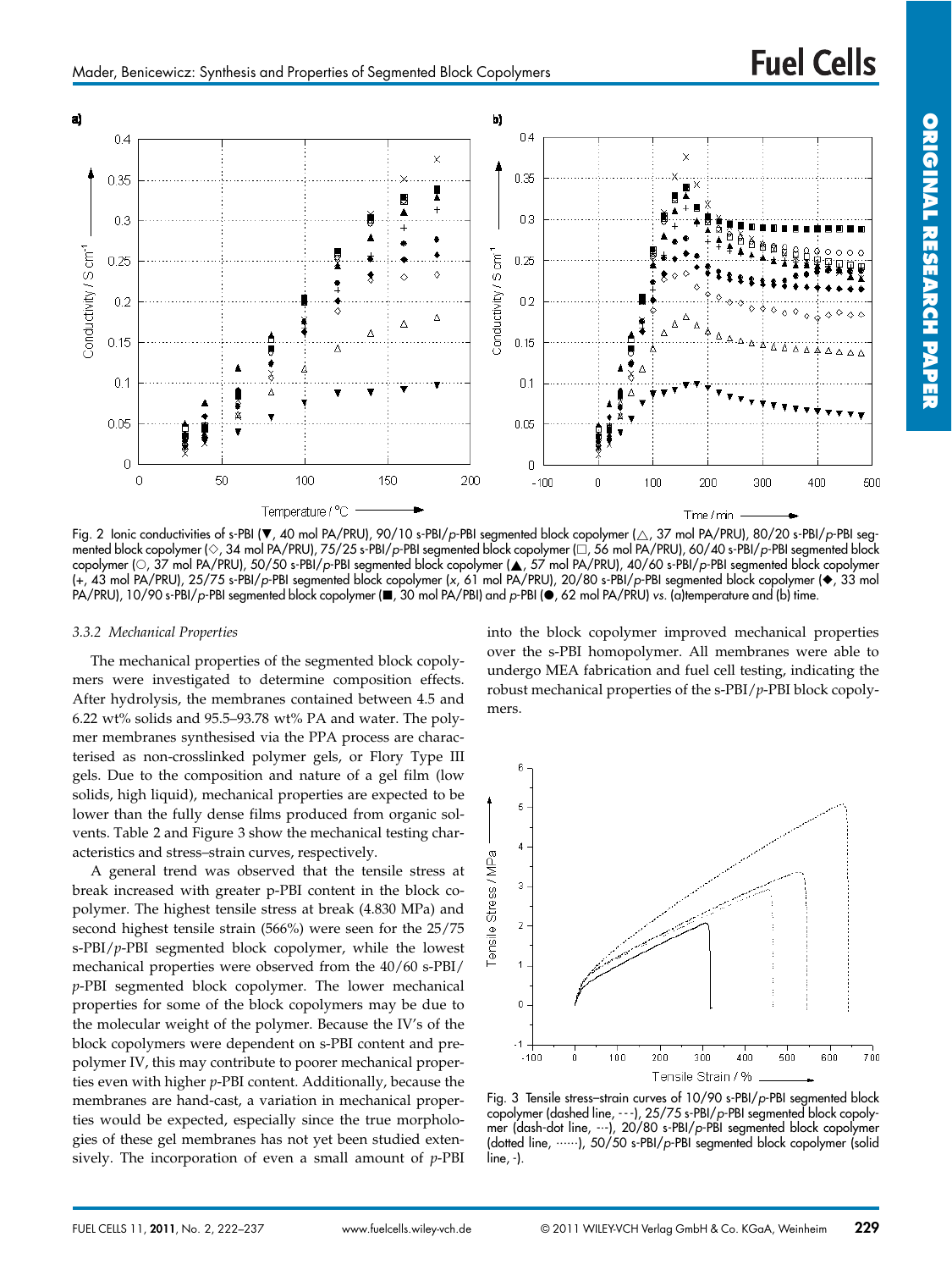|  |  | Table 2 Mechanical testing results for s-PBI/p-PBI segmented block copolymers. |
|--|--|--------------------------------------------------------------------------------|
|  |  |                                                                                |

| Type                           | Modulus / MPa | Average tensile stress<br>at break / MPa | Average tensile<br>strain at break /% |
|--------------------------------|---------------|------------------------------------------|---------------------------------------|
| s-PBI homopolymer              | 2.52          | 1.56                                     | 160                                   |
| 90/10 s-PBI /p-PBI seg block   | 1.93          | 2.45                                     | 264                                   |
| 80/20 s-PBI /p-PBI seg block   | 1.49          | 1.97                                     | 416                                   |
| 75/25 s-PBI /p-PBI seg block   | 1.67          | 2.02                                     | 248                                   |
| $60/40$ s-PBI /p-PBI seg block | 0.780         | 2.44                                     | 467                                   |
| 50/50 s-PBI /p-PBI seg block   | 1.19          | 1.99                                     | 295                                   |
| 40/60 s-PBI /p-PBI seg block   | 1.42          | 1.36                                     | 287                                   |
| 25/75 s-PBI /p-PBI seg block   | 1.34          | 4.83                                     | 566                                   |
| 20/80 s-PBI /p-PBI seg block   | 1.13          | 2.94                                     | 446                                   |
| $10/90$ s-PBI /p-PBI seg block | 0.961         | 3.54                                     | 592                                   |

## 3.4 Fuel Cell Performance

Fuel cell performance was measured on  $50 \text{ cm}^2$  (active area:  $45.15 \text{ cm}^2$ ) single cells. The fuel (hydrogen or reformate) and oxidant (air or oxygen) gases were supplied at stoichiometries of 1.2 and 2.0, respectively, without humidification. The reformate gas had a composition of 70% hydrogen, 28%  $CO<sub>2</sub>$  and 2% CO (impurity). Polarisation curves were obtained from the various fuel and oxidant gases from 120 to 180 °C. Long-term durability studies were performed at 160 °C at a constant current of 0.2 A  $cm^{-2}$  with hydrogen and air. The fuel cell performance was examined for each membrane composition, and it was found that moderate incorporation of s-PBI (40–60 mol%) into the segmented block copolymers yielded the best polymer and fuel cell properties. The following performance discussions will focus on these polymers.

## *3.4.1 Hydrogen–Air and Long-Term Performance*

The hydrogen–air fuel cell performance of the segmented block copolymers at  $0.2$  A cm<sup>-2</sup> is summarised in Figure 4a. Fuel cell performance was temperature-dependent, as would be expected from the predictions of the Nernst Equation. The relationship between temperature and the voltage gain  $(\Delta V_T)$  for PA fuel cell systems (PAFC's) suggested from experimental data with hydrogen–air is summarised by Eq. (3):

$$
\Delta V_{\rm T} = 1.15 (T_2 - T_1) \,\text{mV} \tag{3}
$$

in the temperature range of 180 °C <T<250 °C [65, 66]. Performance with hydrogen–air was extremely robust at all temperatures tested with dry gases (Figure 5), as opposed to typical PFSA membranes and some acid-doped PBI membranes in the literature which require humidification. The lowest voltage increases using hydrogen and air were seen for 50/50 and 60/40 s-PBI/p-PBI block copolymer membrane compositions (0.96 and 1.05 mV  ${}^{\circ}C^{-1}$ , respectively), while the 40/60 s-PBI/*p*-PBI block copolymer showed an increase of 1.24 mV  $^{\circ}C^{-1}$ . Considering the significantly lower operating temperatures of the PEMFC compared to those described in Eq. (3), these values are in general agreement with the literature. The maximum performance (0.666 V at 0.2 A cm<sup>-2</sup>, 160 °C) was seen for the 60/40 s-PBI/*p*-PBI block copolymer, followed closely by the 50/50 s-PBI/*p*-PBI block copolymer (0.665 V,

same conditions). The 40/60 s-PBI/*p*-PBI block copolymer showed a slightly lower performance of 0.661 V under the same conditions. These values are greatly improved over those reported for the s-PBI homopolymer (0.62–0.64 V at 0.2 A cm<sup>-2</sup>, 160 °C) with similar acid doping levels [40]. Additionally, these values are improved over the s-PBI/*p*-PBI random copolymer membranes prepared via the PPA process (0.599–0.663 V at 0.2 A cm<sup>-2</sup>, 160 °C, composition dependent) [41]. These results are vastly improved over previous literature reports of water-doped sulphonated PBI membranes. Staiti et al. [56] tested post-sulphonated *m*-PBI in a hydrogen/oxygen (3 bar/5 bar) fuel cell from 80 to 120 °C with humidified gases. The high OCV (0.9 V) was promising, but the voltage immediately decreased to zero when a load was applied to the cell. Bae et al. tested a propylsulphonate-



Fig. 4 s-PBI/p-PBI segmented block copolymer fuel cell performance with (a) hydrogen–air at different temperatures (180 °C, squares; 160 °C, circles, 140 °C, triangle; 120 °C, inverted triangle) and (b) different fuels and oxidants at 160 °C (H<sub>2</sub>–Air, open squares; H<sub>2</sub>–O<sub>2</sub>, open circles; Reformate–Air, open triangles).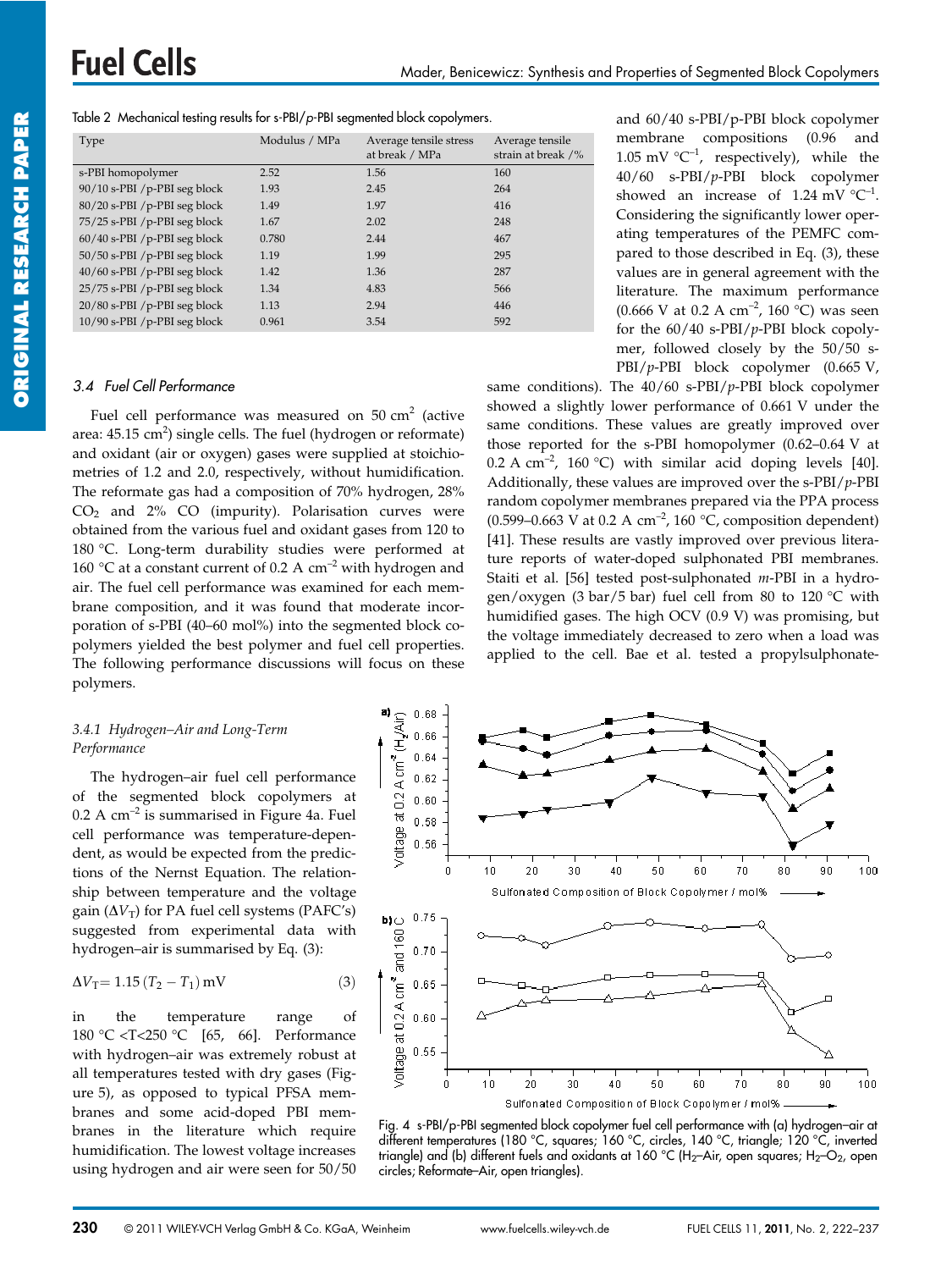

Fig. 5 Hydrogen–air fuel cell performance (180 °C, closed squares; 160 °C, closed circles; 140 °C, closed triangles; 120 °C, closed inverted triangles) and power density curves (180 °C, open squares; 160 °C, open circles; 140 °C, open triangles; 120 °C, open inverted triangles) for (a) 40/60 s-PBI/p-PBI segmented block copolymer, (b) 50/50 s-PBI/p-PBI segmented block copolymer and (c) 60/40 s-PBI/p-PBI segmented block copolymer.

grafted *m*-PBI in a humidified hydrogen/oxygen fuel cell at 80 °C. The performance was found to be ∼0.45 V at 0.2 A cm–  $2$  [60]. An MEA with 0.4 mg cm<sup>-2</sup> Pt catalyst was prepared from the butylsulphonate-grafted *m*-PBI backbone. When tested under hydrogen/oxygen at 80 °C and ambient total pressure, 100% RH, the water-doped polymer showed a maximum performance of 0.2 W cm<sup>-2</sup> at 0.7 A cm<sup>-2</sup> (voltage equal to 0.29 V). The segmented block copolymers compare favourably to the other PBI chemistries produced via the PPA process [32, 33, 36–39] and show similar robust long-term performance.

The long-term performance of the s-PBI/*p*-PBI segmented block copolymers was excellent, even with multiple air starvation periods (Figure 6). The segmented block copolymers typically showed break-in periods (voltage increased until stabilisation) of ∼ 200 h, likely due to the unoptimised pressing conditions used during MEA fabrication. The 40/60 s-PBI/*p*-PBI segmented block copolymers showed significantly lower break-in times (10 h), indicating that pressing condi-

tions for these membranes were likely more suited to the polymer properties.

Remarkably, the membranes showed full or nearly full performance recovery even with multiple air starvation periods and station events caused by equipment failures. The 60/ 40 and 40/60 s-PBI/*p*-PBI segmented block copolymer membranes showed full recovery from all air starvation periods. The 50/50 s-PBI/*p*-PBI segmented block copolymer showed a performance loss of 33 mV after a 40 h starvation period and an additional decrease of 23 mV after a second 40 h starvation period. The unexplained station events had a greater immediate effect on fuel cell performance than air starvation. After experiencing a station event, the 60/40 s-PBI/*p*-PBI segmented block copolymer membrane initially lost 0.1527 V at 0.2 A cm<sup>-2</sup>, but recovered over ~ 100 h with only a 2 mV performance decrease compared to preevent. In general, however, the overall recovery from both air starvation and unexplained losses of cell operation for the segmented block copolymers indicate the robustness and excellent durability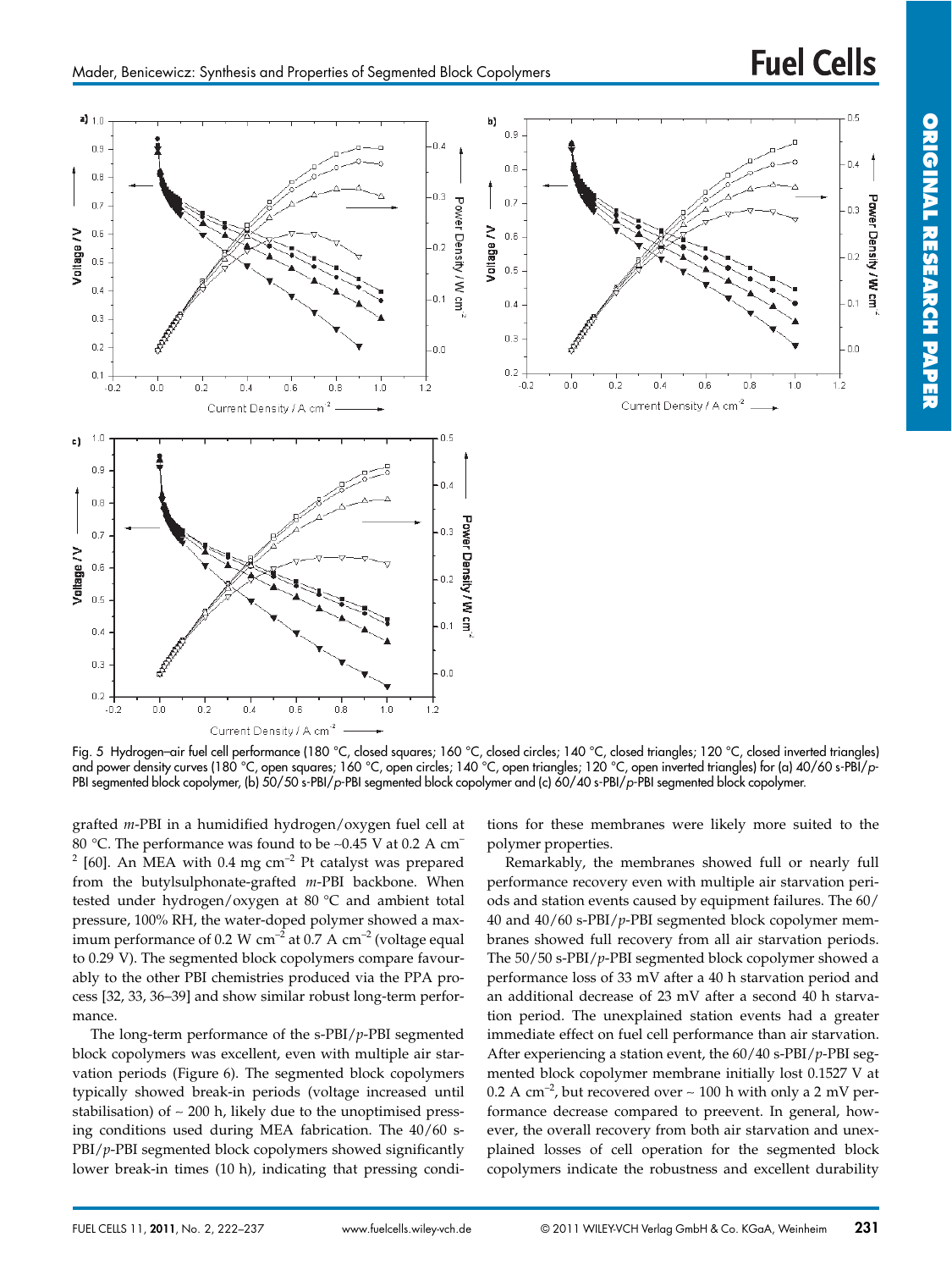

Fig. 6 Long-term hydrogen–air performance at 160 °C and 0.2 A cm<sup>-2</sup> for (a) 40/60 s-PBI/p-PBI segmented block copolymer, (b) 50/50 s-PBI/p-PBI segmented block copolymer and (c) 60/40 s-PBI/p-PBI segmented block copolymer.

of the block copolymer membranes for fuel cell operation even under extreme conditions.

## *3.4.2 Hydrogen–Oxygen Fuel Cell Performance*

Fuel cell performance for all segmented block copolymers was improved by using oxygen instead of air as the oxidant, as seen in Figure 7. The highest performance was observed for the 50/50 s-PBI/*p*-PBI membrane, with a voltage of 0.742 V at 0.2 A  $cm^{-2}$  and 160 °C. The 40/60 and 60/40 s-PBI/*p*-PBI membranes had similar performances of 0.738 and 0.734 V, respectively. There were some mass transport limitations for the cathode, as observed from the tailing at high-current densities in some of the hydrogen–air polarisation curves in Figure 5. The mass transport limitations were eliminated by switching to oxygen, and performance at the higher current densities was excellent. Using the Nernst Equation, the expected performance gain when switching from air to oxygen at 160 °C is ∼65 mV. The segmented block copolymers showed improvements of 66–96 mV, depending on composition. The 50/50 and 40/60 s-PBI/*p*-PBI block copolymers

showed higher than expected improvements (77 mV). This is likely due to the unoptimised pressing conditions during MEA fabrication. If overcompression occurs during the pressing process, some of the polymer membrane can be forced into the electrodes, coating the catalyst particles with polymer or blocking the gas channels. If this happens, the diffusion times of fuel or oxidant to the catalyst surface are much longer, especially when the concentration of the reactant gas is decreased (i.e. reformate *vs.* hydrogen or air *vs.* oxygen). This would explain the greater than theoretical increases when switching from air (21% oxygen) to pure oxygen gases. The hydrogen–oxygen performance of these membranes is significantly improved compared to the sulphonated hydrocarbon-based membranes in the literature, and to typical acid-doped (non-sulphonated) *m*-PBI membranes.

Wang et al. [47] tested non-sulphonated *m*-PBI that had been doped in 5 M Pa in a humidified  $H_2/O_2$  fuel cell at 150 °C for 200 h. The cell was held at a constant cell voltage of 0.55 V with almost no performance loss and robust fuel cell performance. Li et al. [24] reported fuel cell performance of acid-doped  $m$ -PBI cells run with non-humidified  $H_2/O_2$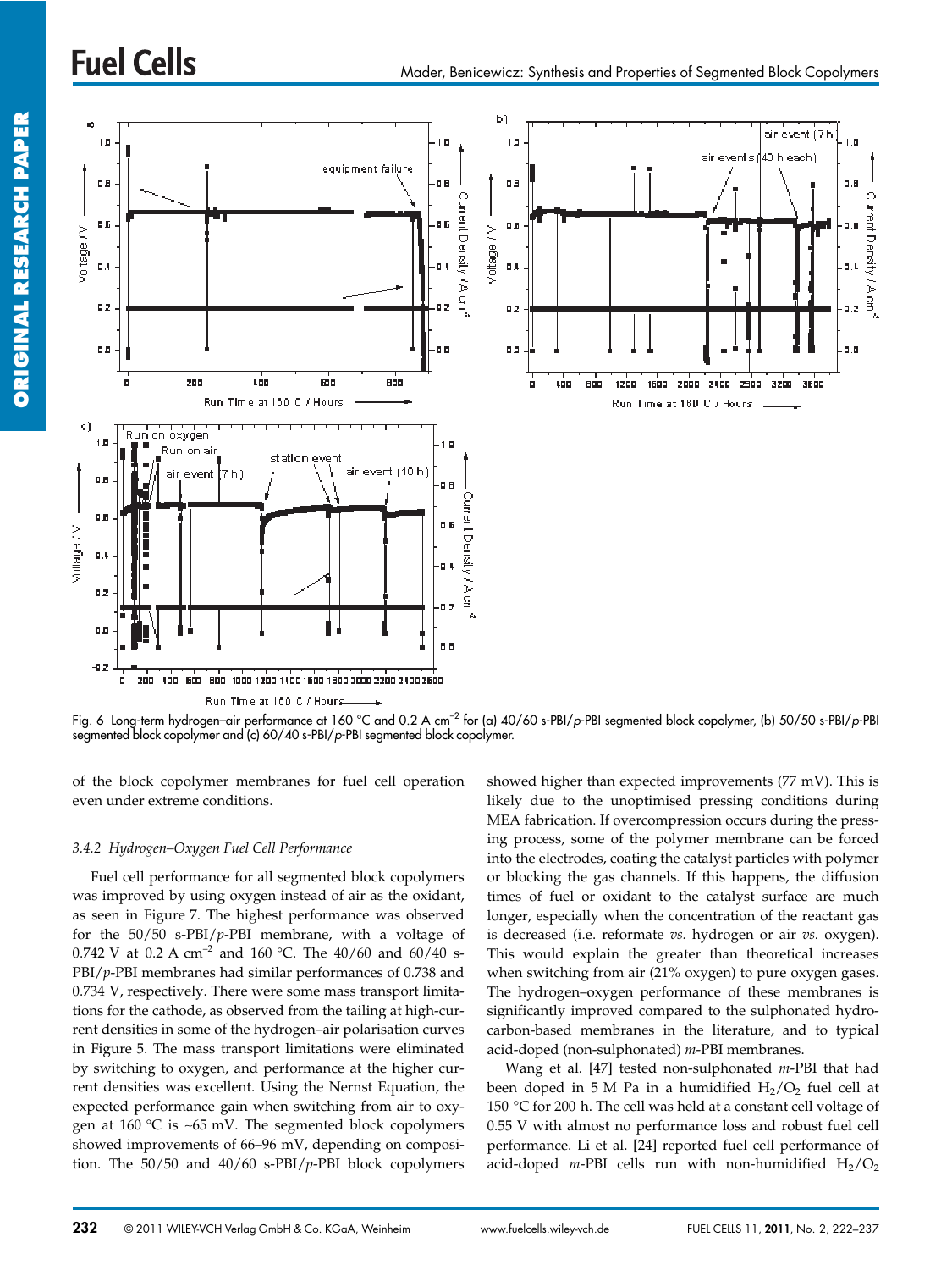

Fig. 7 Hydrogen–oxygen fuel cell performance (180 °C, closed squares; 160 °C, closed circles; 140 °C, closed triangles; 120 °C, closed inverted triangles) and power density curves (180 °C, open squares; 160 °C, open circles; 140 °C, open triangles; 120 °C, open inverted triangles) for (a) 40/60 s-PBI/p-PBI segmented block copolymer, (b) 50/50 s-PBI/p-PBI segmented block copolymer and (c) 60/40 s-PBI/p-PBI segmented block copolymer.

(3 bar/3 bar). At 200  $^{\circ}$ C, the maximum performance was 1.0 W  $\text{cm}^{-2}$ ; however, the doping level of the PBI membrane was not reported. A 10  $\text{cm}^2$  cell with Pt catalyst loading of 0.5 mg cm<sup>-2</sup> was run on  $H_2/O_2$  with a hydrogen flow rate of 30 mL min–1 cm–2 and achieved ∼0.65 V at 0.2 A cm–2 at 100 °C. Long-term current density monitoring was performed at 120 °C for 3 500 h and 150 °C for 5000 h, with a steady state voltage of 0.5 V over these test periods. Savinell et al. [67] tested a 5 mol PA/PRU doped non-sulphonated *m*-PBI membrane with humidified  $H_2/O_2$  and methanol/ $O_2$  at 150 °C. The E-TEK electrodes had Pt loading of  $0.5 \text{ mg cm}^{-2}$  and these cells showed a maximum performance with  $H_2/O_2$  of 0.25 W cm<sup>-2</sup> at 0.700 A cm<sup>-2</sup>, or 0.357 V at this current density. The cell was also operated continuously for 200 h at  $0.2$  A cm<sup>-2</sup> with no performance decreases. In comparison, the block copolymers show voltages of 0.623, 0.622 and 0.627 V at 0.700 A  $\text{cm}^{-2}$  for the 40/60, 50/50 and 60/40 s-PBI/ *p*-PBI membranes, respectively. This is a ∼0.27 V improvement under similar conditions, using non-humidified gases.

#### *3.4.3 Reformate–Air Performance*

The reformate–air performance of the segmented block copolymers was poor compared to hydrogen–air for all compositions, as seen in Figure 8. The highest performance was seen for the 60/40 s-PBI/*p*-PBI segmented block copolymer with a voltage of 0.644 V at 0.2 A  $cm^{-2}$  and 160 °C, followed by the 50/50 and 40/60 s-PBI/*p*-PBI copolymers, with voltages of 0.638 and 0.634 V, respectively. Performance improved with increasing temperature, as expected from the Nernst Equation. The lower reformate performance, especially at temperatures below 160 °C, was likely due to competitive binding of the carbon monoxide impurity to the Pt catalyst. However, performance is lower than would be expected due only to catalyst poisoning. To determine if there was an irreversible reaction occurring on the catalyst surface, leading to decreased performance, a reformate recovery study was undertaken. The fuel cell was held at different temperatures (180, 160, 140 and 120 °C) with reformate–air feeds for 8 h before changing to the next temperature. The results of this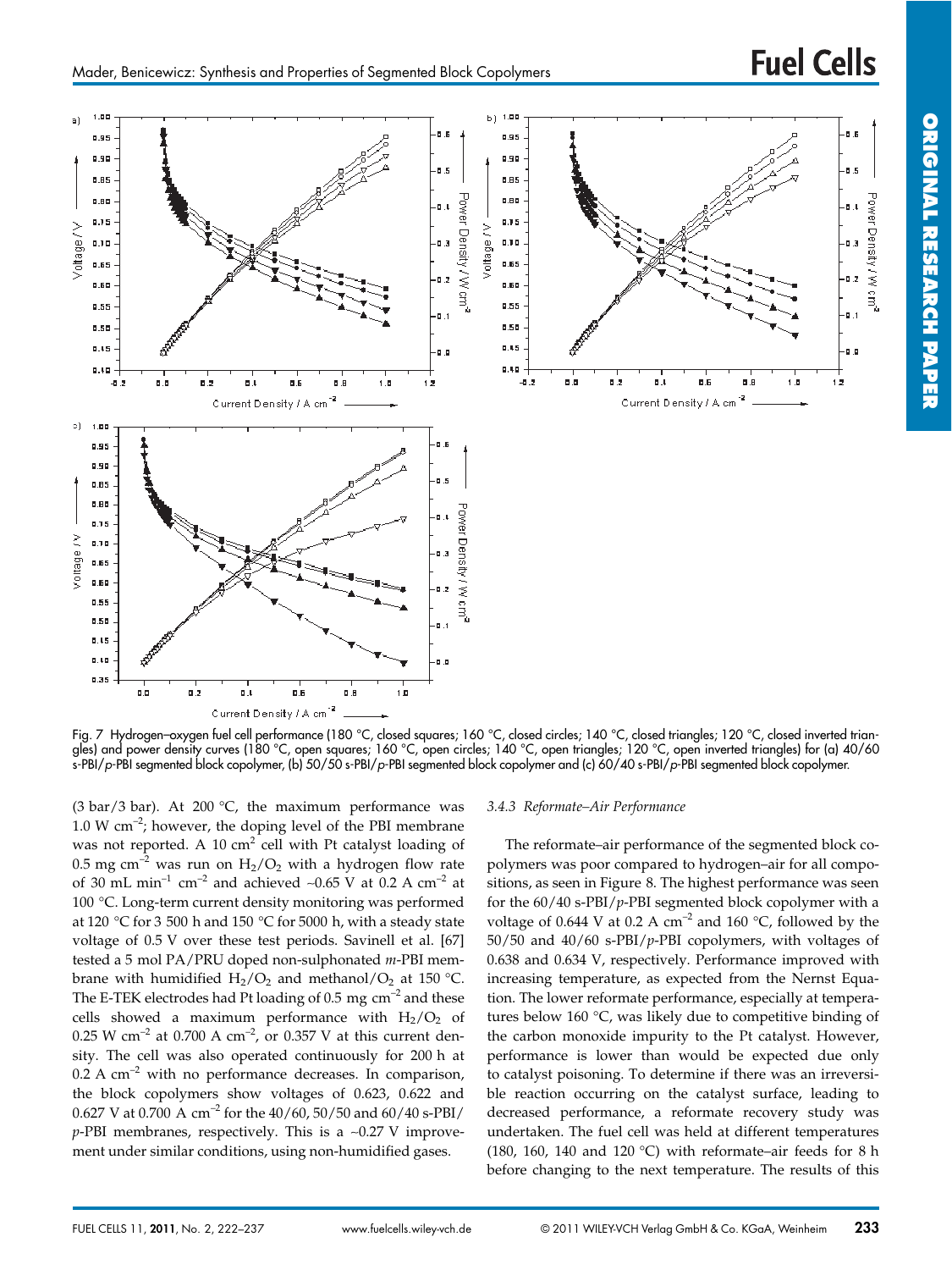

Fig. 8 Reformate–air fuel cell performance (180 °C, closed squares; 160 °C, closed circles; 140 °C, closed triangles; 120 °C, closed inverted triangles) and power density curves (180 °C, open squares; 160 °C, open circles; 140 °C, open triangles; 120 °C, open inverted triangles) for (a) 40/60 s-PBI/ p-PBI segmented block copolymer, (b) 50/50 s-PBI/p-PBI segmented block copolymer and (c) 60/40 s-PBI/p-PBI segmented block copolymer.

study are shown in Figure 9. The performance at 180 and 160 °C were typical of reformate–air for s-PBI-based membranes, while performance at 140 °C was significantly lower as the CO–Pt binding affected cell performance. When the temperature was lowered to  $120\text{ °C}$ , the cell could not maintain a constant current of  $0.2 \text{ A cm}^{-2}$  and ceased operating for the 8 h of testing. Upon switching back to hydrogen and 160 °C, nearly complete recovery of the cell voltage was seen (0.662 V before reformate, 0.646 V immediately after switching to hydrogen and 0.656 V after 1 h of hydrogen). These data indicate that any effects of CO on the Pt catalyst were completely reversible by returning to higher temperatures and pure hydrogen and there was no long-term negative effect on cell performance over the lifetime.

#### *3.4.4 Fuel Cell Performance Comparisons*

Because no clear correlations could be made among the segmented block copolymers with respect to increasing s-PBI content, the performance was compared to the homopoly-

mers and random copolymer of the same composition (50/50 s-PBI/*p*-PBI). The hydrogen–air, hydrogen–oxygen, reformate–air (160 $\degree$ C) and conductivity curves are shown in Figure 10. It was observed that the s-PBI homopolymer had the lowest performance with hydrogen–air. The 50/50 s-PBI/ *p*-PBI random copolymer showed improved performance over the s-PBI homopolymer, and the 50/50 s-PBI/*p*-PBI block copolymer had better performance than either the homopolymer or random copolymer. The *p*-PBI homopolymer showed slightly improved performance over the other polymers tested, with the differences being more notable at the higher current densities.

The hydrogen–oxygen performance differences were smaller, likely due to the higher amount of oxidant gas present. With more oxygen present than in air, starvation was prevented and diffusion to the catalyst particles coated by the polymer membrane, as discussed previously, was improved. The *p*-PBI homopolymer and 50/50 s-PBI/*p*-PBI block copolymer showed nearly identical performances when tested with hydrogen–oxygen. The s-PBI homopolymer per-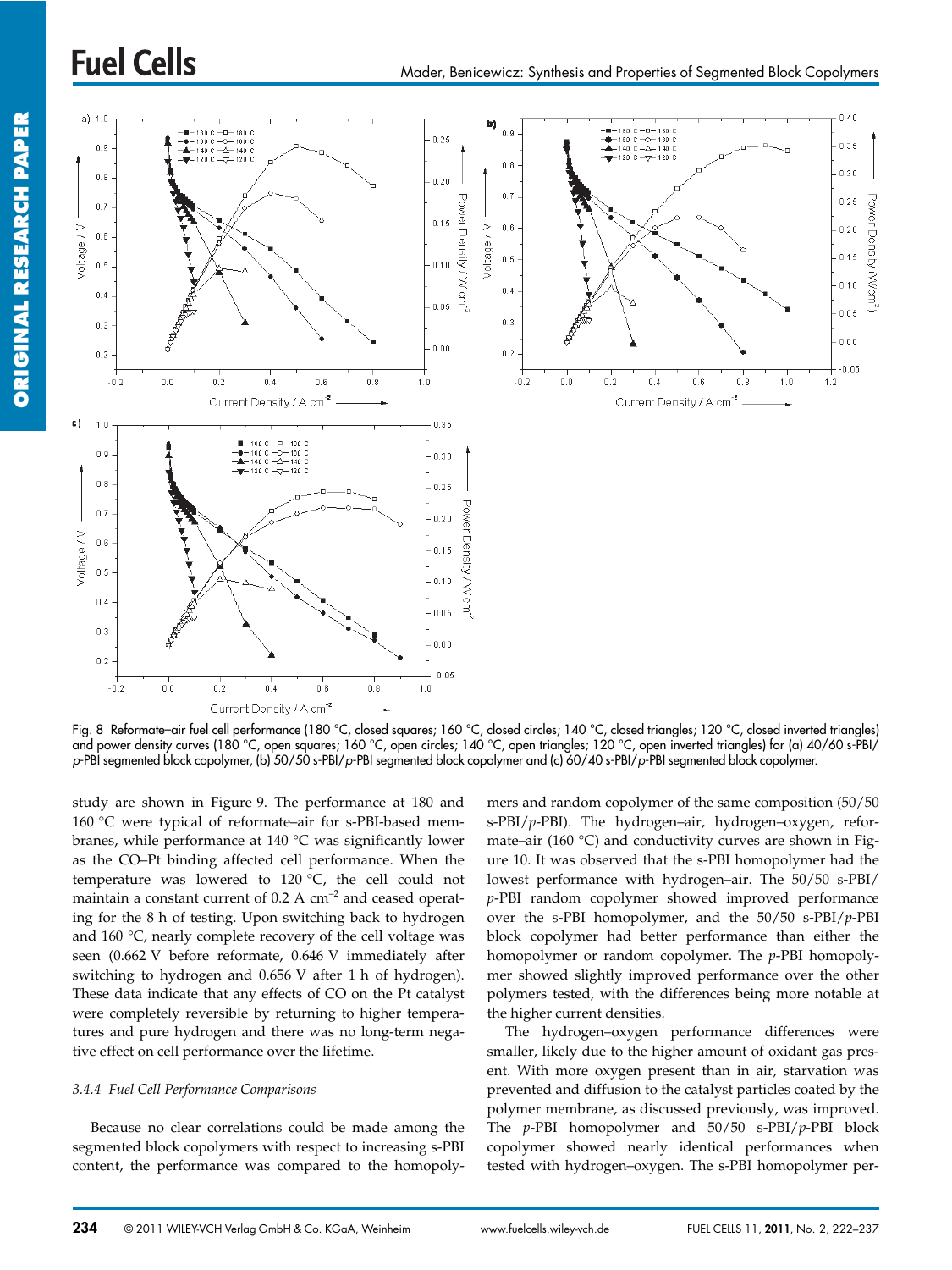

Fig. 9 Reformate recovery study of the 40/60 s-PBI/p-PBI segmented block copolymer. The cell was run for 8 h at each temperature with reformate gas, then hydrogen gas was used as the fuel at 160 °C.

formance was slightly decreased over these two polymers, while the 50/50 s/p-PBI random copolymer showed significantly decreased performance, especially at higher current densities.

The reformate–air performance was highest for the *p*-PBI homopolymer except at higher current densities. The 50/50 s-PBI/*p*-PBI block copolymer has slightly lower performance than *p*-PBI until a current density of 0.7 A  $cm^{-2}$ . At this current density, the performances were the same and the block copolymer was able to maintain voltage to  $0.8 \text{ A cm}^{-2}$  while the *p*-PBI homopolymer was not. The 50/50 s-PBI/*p*-PBI block copolymer reformate–air performance was significantly improved over the s-PBI homopolymer at all current densities tested, with greater gains seen at higher current densities. While the reformate–air performances are lower than the hydrogen–air values, the block copolymer still shows excellent performance with a reduced hydrogen flow and in the presence of a carbon monoxide impurity.

The conductivities of the four polymers are shown in Figure 10d. The unoptimised 50/50 s-PBI/*p*-PBI random copolymer showed the lowest conductivity (0.148 S cm<sup>-1</sup> at 180 °C), while the *p*-PBI homopolymer showed the highest conductivity at 180 °C (0.344 S cm<sup>-1</sup>). Interestingly, the conductivity of the block copolymer was higher than the *p*-PBI homopolymer until 120 °C, where the values were equivalent. The block copolymer conductivity was excellent at 180  $^{\circ}$ C (0.329 S cm<sup>-1</sup>), and was improved over the highly optimised s-PBI homopolymer  $(0.279 S cm^{-1})$ . While the block and random copolymers showed slightly lower conductivities than the *p*-PBI homopolymer, the application of a new sulphonated PBI chemistry in combination with a novel synthetic method (the PPA process) was able to produce a not yet optimised series of membranes that show radically improved conductivities compared to the previously produced similar chemistries of PA-doped sulphonated hydrocarbon-based polymers in the literature.

## 4 Conclusions

A series of high-molecular weight segmented block copolymers of s-PBI and *p*-PBI were successfully prepared via a two-step method using the PPA process. The reaction time and conditions were highly important for producing high-molecular weight stable gel films and the initial IV value of the prepolymers had a great effect on final film forming properties. All molar ratios of s-PBI to *p*-PBI yielded robust gel films under appropriate synthesis and hydrolysis conditions. There were no direct correlations between s-PBI content and membrane properties for acid doping, conductivity and mechanical properties. The fuel cell membrane properties, while not showing correlations, were all extremely high. However, moderate incorporation

of s-PBI into the copolymer (40–60 mol%) showed the best balance of fuel cell membrane properties. The acid loading levels, conductivity and mechanical properties were improved over the s-PBI homopolymer and random copolymers of s-PBI and *p*-PBI for similar compositions, and comparable to the *p*-PBI homopolymer. The membrane properties were significantly improved over the few reports of PBI block copolymers in the literature. In general, increasing s-PBI content in the block copolymer led to lower IV values, lower conductivity (>75 mol%), increased modulus and increased weight loss during TGA at 425–525 °C.

Detailed studies on fuel cell performance with different fuels and oxidants were conducted and showed excellent performance for all compositions, even after multiple air starvation periods and station disruptions. The highest performance was observed for polymers with 40–60 mol% s-PBI in the segmented block copolymers, though all copolymer compositions showed excellent voltage outputs. The higher performance for polymers with moderate s-PBI and *p*-PBI ratios was likely due to a balance of polymer molecular weight, mechanical properties, acid loading and conductivity, all of which contribute to fuel cell performance. Additionally, the highest amount of block copolymer morphology would be seen at these moderate mole ratios. Performance for the best segmented block copolymer (50/50 s-PBI/*p*-PBI, Figure 10) was comparable to *p*-PBI and significantly higher than the s-PBI homopolymer and random copolymers of similar compositions, likely due to the different architecture of block copolymers *versus* random copolymers. As can be seen in our previous work [41], a random copolymer morphology improved fuel cell performance and membrane properties over the s-PBI homopolymer. The addition of the block copolymer morphology to the novel sulphonated polymer allows for further property and performance improvements. Most copolymers showed excellent long-term durability and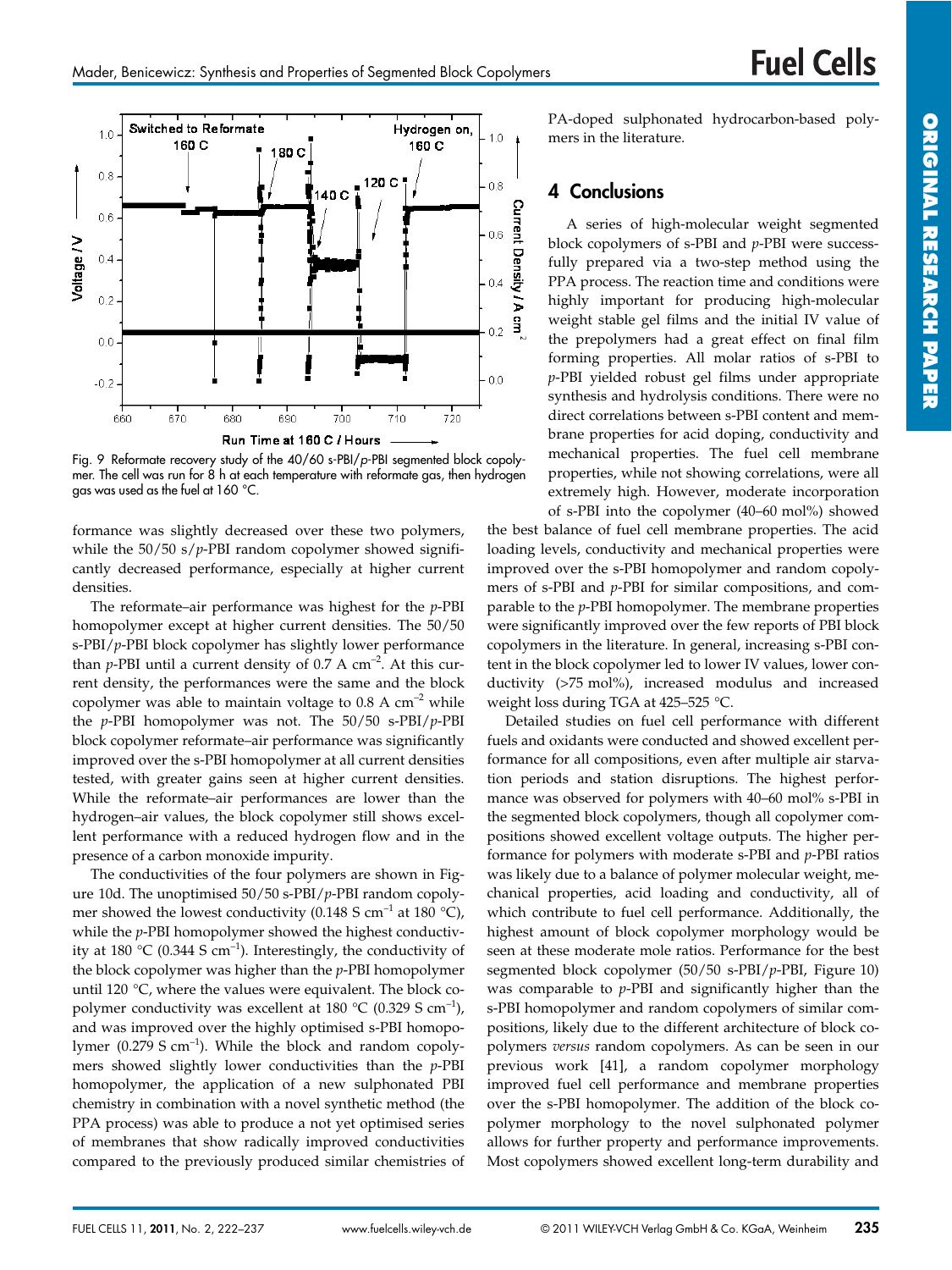

Fig. 10 Fuel cell performance and proton conductivity comparisons of the s-PBI (V) and p-PBI (D) homopolymers with the 50/50 s-PBI/p-PBI random copolymer (A) and 50/50 s-PBI/p-PBI block copolymer (O) for (a) hydrogen-air (160 °C); (b) hydrogen-oxygen (160 °C); (c) reformate-air (160 °C); and (d) proton conductivity at different temperatures.

performance recovery even after multiple starvation periods and station events.

## Acknowledgement

The authors would like to thank BASF Fuel Cell, Inc. for their generous support during the course of this work.

## References

- [1] B. C. H. Steele, A. Heinzel, *Nature* **2001**, *414*, 345.
- [2] T. A. Zawodzinski, T. E. Springer, J. Davey, R. Jestel, C. Lopez, J. Valerio, S. Gottesfeld, *J. Electrochem. Soc.* **1993**, *140*, 1981.
- [3] Q. Li, R. He, J. O. Jensen, N. J. Bjerrum, *Chem. Mater.* **2003**, *15*, 4896.
- [4] S. Faure, R. Mercier, P. Aldebert, M. Pineri, B. Sillon, *French Patent 9605707* **1996**.
- [5] T. Watari, J. Fang, K. Tanaka, H. Kita, K.-I. Okamoto, T. Hirano, *J. Membr. Sci.* **2004**, *230*, 111.
- [6] F. Lufrano, I. Gatto, P. Staiti, V. Antonucci, E. Passalacqua, *Solid State Ionics* **2001**, *145*, 47.
- [7] B. R. Einsla, W. L. Harrison, C. Tchatchoua, J. E. McGrath, *Polym. Prepr.* **2004**, *44*, 645.
- [8] M. Gil, X. Ji, X. Li, H. Na, J.E. Hampsey, Y. Lu, *J. Membr. Sci.* **2004**, *234*, 75.
- [9] P. Xing, G. P. Robertson, M. D. Guiver, S. D. Mikhailenko, S. Kaliaguine, *Macromolecules* **2004**, *37*, 7960.
- [10] X. Jin, M. T. Bishop, T. S. Ellis, F. E. Karasz, *Br. Polym. J.* **1985**, *17*, 4.
- [11] Y. Gao, G. P. Robertson, M. D. Guiver, S. D. Mikhailenko, S. Kaliaguine, *Macromolecules* **2004**, *37*, 6748.